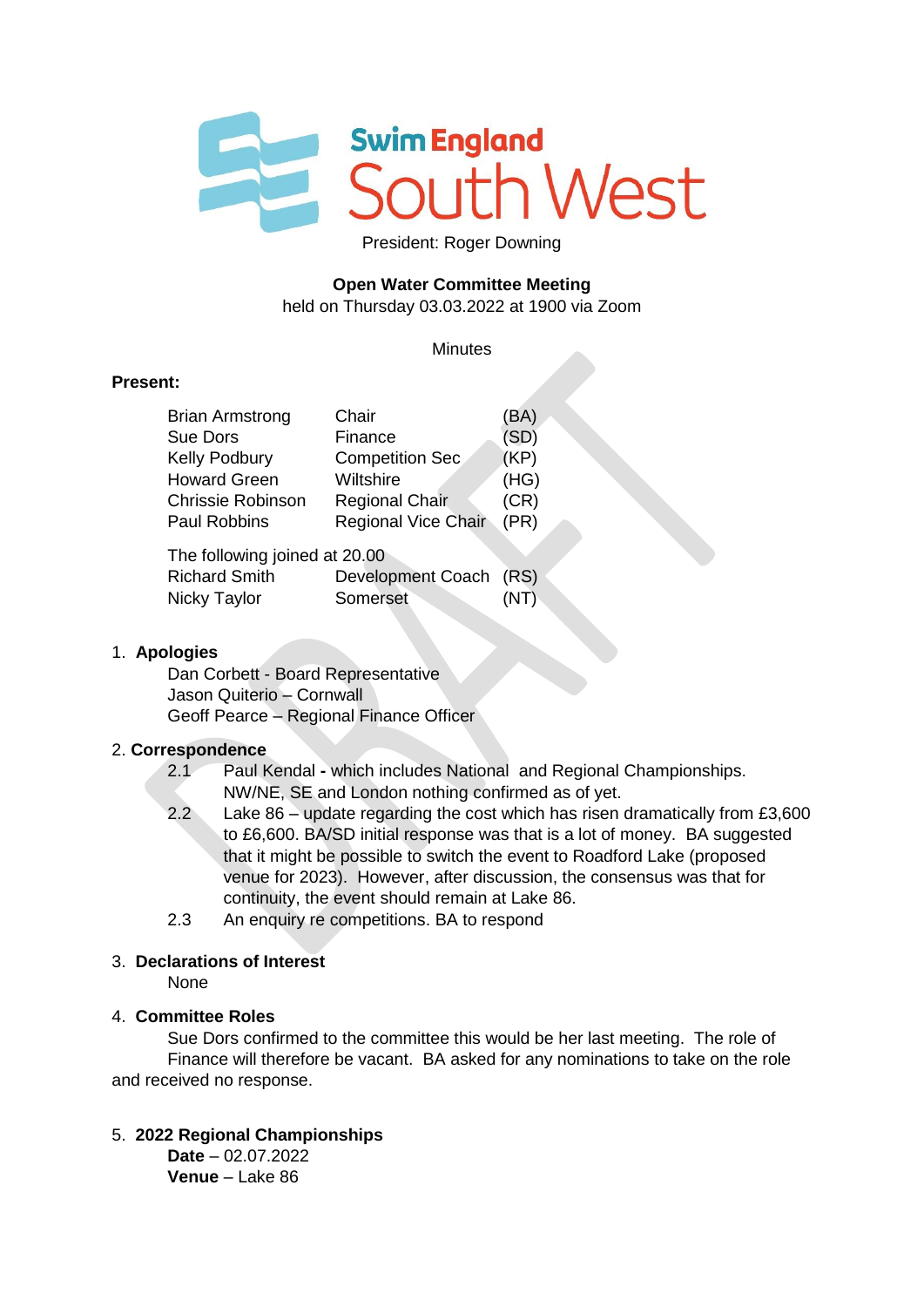**Format** – 1k Taster event for juniors up to 13 years old cost £20.00 and then 2k 3k and 5k for juniors and adults at £30.00 entry fee. Entry fees agreed unanimously.

Discussion around funding this event – counties usually contribute £300 each perhaps this could be increased to £400 each. Agreed unanimously.

Cost of hiring a venue has not happened before as used Weymouth – need to try and build in this expense going forward.

There is another event on the 02.07.2022 potentially taking away from us and they are charging £25.00 per entry.

BA has contacted Roadford (In Devon) which is significantly cheaper than Lake 86 and this will be investigated as a potential venue for 2023. Base fee of £1600, power boats £300 each, and Kayak rental of £20.00 each. SD stated travel and accommodation would need to be added, plus costing for officials to travel there. BA informed the committee accommodation should not be a problem as a couple of budget hotels in the area plus many B&B etc for officials/competitors/supporters. Discussion followed re expenses and our region offers 45p per mile, as this is not a joint event with any other region that is what can be claimed. Discussion followed re costs and charges it was felt that Regional rate should be paid to officials. BA to contact Paul Kendall to discuss.

Event needs to be promoted T Shirts could be purchased generating income. BA will discuss the Lake 86 charges with the lake manager,

Ideas: charge for parking to reduce our fees. A possible invite to Lake 86 members if they take temporary SE membership increase entrants

SD asked about boats BA will check but certain that cost was included in the hire fee.

Can catering be brought in to raise funds? Number expected to enter – historically 200

RS suggested we use an entry system which he will discuss with BA at a later date. Discussion around how payment should be made – KP indicated that BACS system previously used worked well and will keep participants costs down – to be discussed with Geoff Pearce (KP/CR),

Cheques no longer accepted.

Chip timing – RS provided costs – LPS £1358 plus VAT, Timing Monkey £500 Agreed to try Timing Monkey if we can obtain it for this price –RS will check on this.

SD – Equipment needed from the office – Gazebos plus anything else relevant – NT should be able to transport this in a van. BA happy to help. NT also indicated that she has a van and would also be happy to assist

Tables (2 of) also needed. BA will look at sourcing PA System – Steve from London will bring the system if he attends and charges from £100 - £150 – Need confirmation.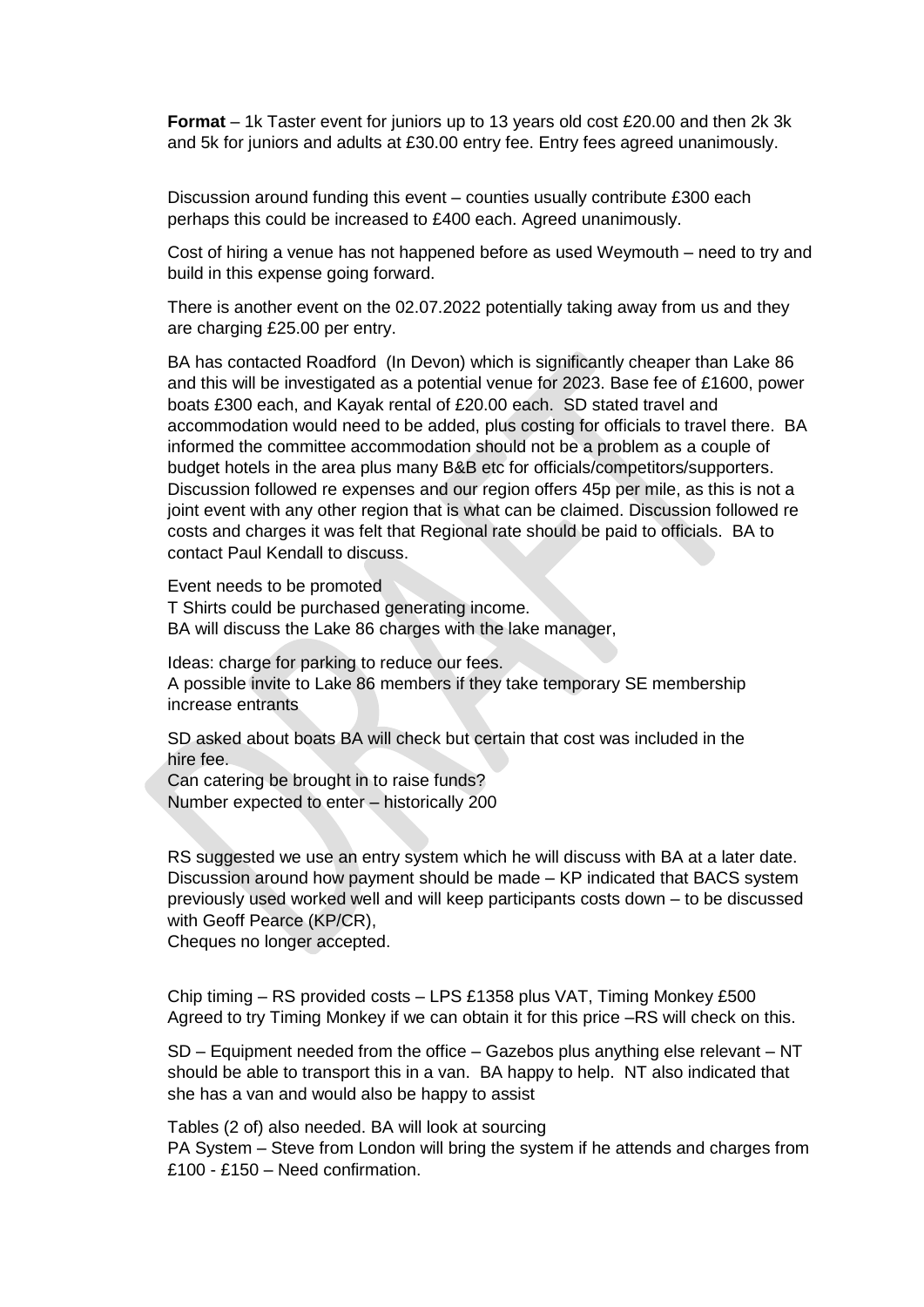#### 6. **Budget**

# 2022 Budget

## **Venue costs**

**Officials** – relevant personnel not present who had said they would look into with Paul Kendal at the last meeting. CR will see if the list that Jill Beard gets includes OW officials

#### 7. **Development Plan & 2022 Development Days**

RS informed the committee of the plans going forward: see Appendix 1

National Development plan begins in September 2022 Plan:

Overall cost of this will be £1500 which should hopefully be self funding. NT asked if the counties could contribute to this development plan rather than ask the swimmers to pay and a discussion followed.

IMPORTANT that numbers need to be good as previously only 9 attended

Discussion followed on how to select the swimmers – CR proposed putting the information out to the counties and individuals and a minimum ability is put onto the criteria for the swimmers.

BA – strip costs out of RS document and put the costs to the counties to confirm who would be interested.

Selection criteria needs to be sorted

Cap numbers?? – access needs to be available to all Counties but also needs to be financially feasible.

RS informed the committee there should be a proforma covering entry criteria which is simple to understand and then the county reps can refer to this and pick swimmers.

## 8. **Counties Update**

Gloucester – no activity Somerset –NT waiting for info on RS Development Days Devon – no activity Dorset – no activity Wiltshire – no activity Cornwall – no activity

# 9. **AOB**

 **Virtual Team events** – See Appendix 2 Need to look at it and see how viable it is. Competitors from each county to do an inter-county event. All to send thoughts on this to BA via email. Zero costs, number crunching, how to do it fairly. **Code of Conduct** BA will check to see who has not supplied.

#### 10. **Date of Next Meeting**

21.04.2022 1900 hours via zoom

Meeting closed 20.55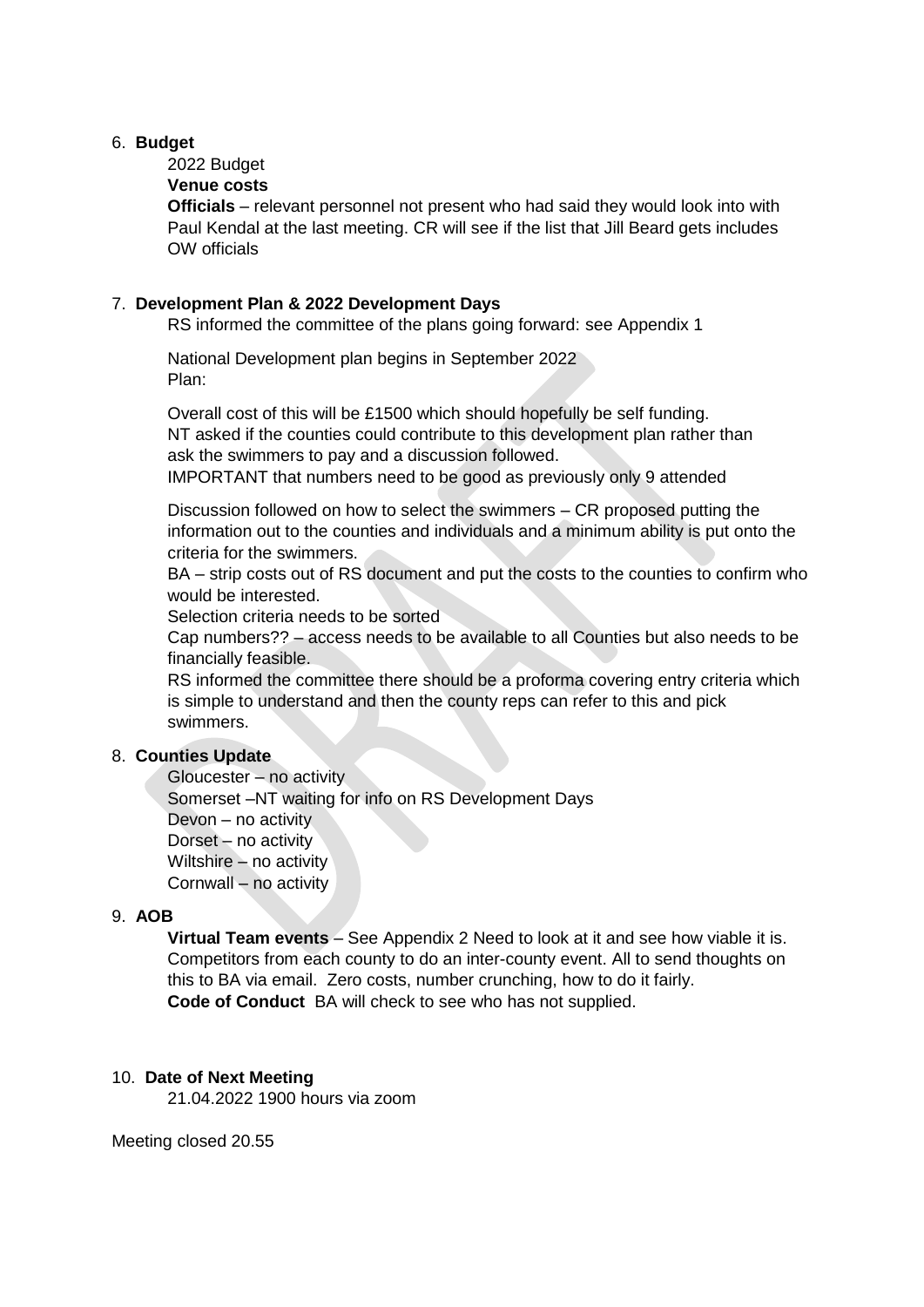# Appendix 1 **SWIM ENGLAND – SOUTH WEST OPEN WATER DEVELOPMENT & COACHING 2022**

# **1 Developing a County to Regional Coaching (& Officials) Resource**

- Identify current OW coaches in each County through SE L2 coach education programme, BTF & network.
- Each County in region identify key coach(es) who are will to support County/Regional development
- March 22 hold an invited Coaches network & development mtg on Zoom to discuss suggested development programme
- April 22 run an online CPD workshop for regional coaches including input on coaching / training programme content, officials input on rules, nutrition & feeding strategies training & competition
- Opportunity for regional coaches to attend and support development training sessions
- April/May support promotion and delivery of RLSS Open Water Rescue 3 Day Course and assessment for coaches
- May/June Sept support promotion and delivery of Swim England Level 2 Coaching award

| <b>Barriers</b>                       | <b>Solutions</b>                         |
|---------------------------------------|------------------------------------------|
| Clubs don't have endurance squads /   | Bring OW swimmers together into          |
| focus                                 | County training groups that link in to   |
|                                       | <b>Clubs</b>                             |
| Clubs pool and gala focused           |                                          |
| Club perception is that OW will take  | Change the language. OW is a fantastic   |
| swimmers away from pool swimming &    | & exciting extension to a swimmers       |
| clubs into Multisport                 | experience as is multisport, also a      |
|                                       | potential exit route for those who won't |
|                                       | make higher level of swimming            |
| Lack of Club coaches                  | SE L2 Coaching module, supporting        |
|                                       | Club coaching development                |
| Pool time & cost, taking swimmers out | A lot of swim training needs to still be |
| of pool lane programmes               | done in pool training sessions with OW   |
|                                       | experience developed alongside           |
| Lack of County / Regional Events      | Look at whole range of racing            |
|                                       | opportunities not just SE                |
| Lack of safe venues                   | Increase in number of well managed /     |
|                                       | accredited OW swim sites &               |
|                                       | programmes                               |
| Lack of officials & volunteers        | Develop alongside proposed               |
|                                       | programme                                |
| Cost of equipment wetsuits etc        | Sponsorship                              |

# **2 Solutions to Potential Barriers**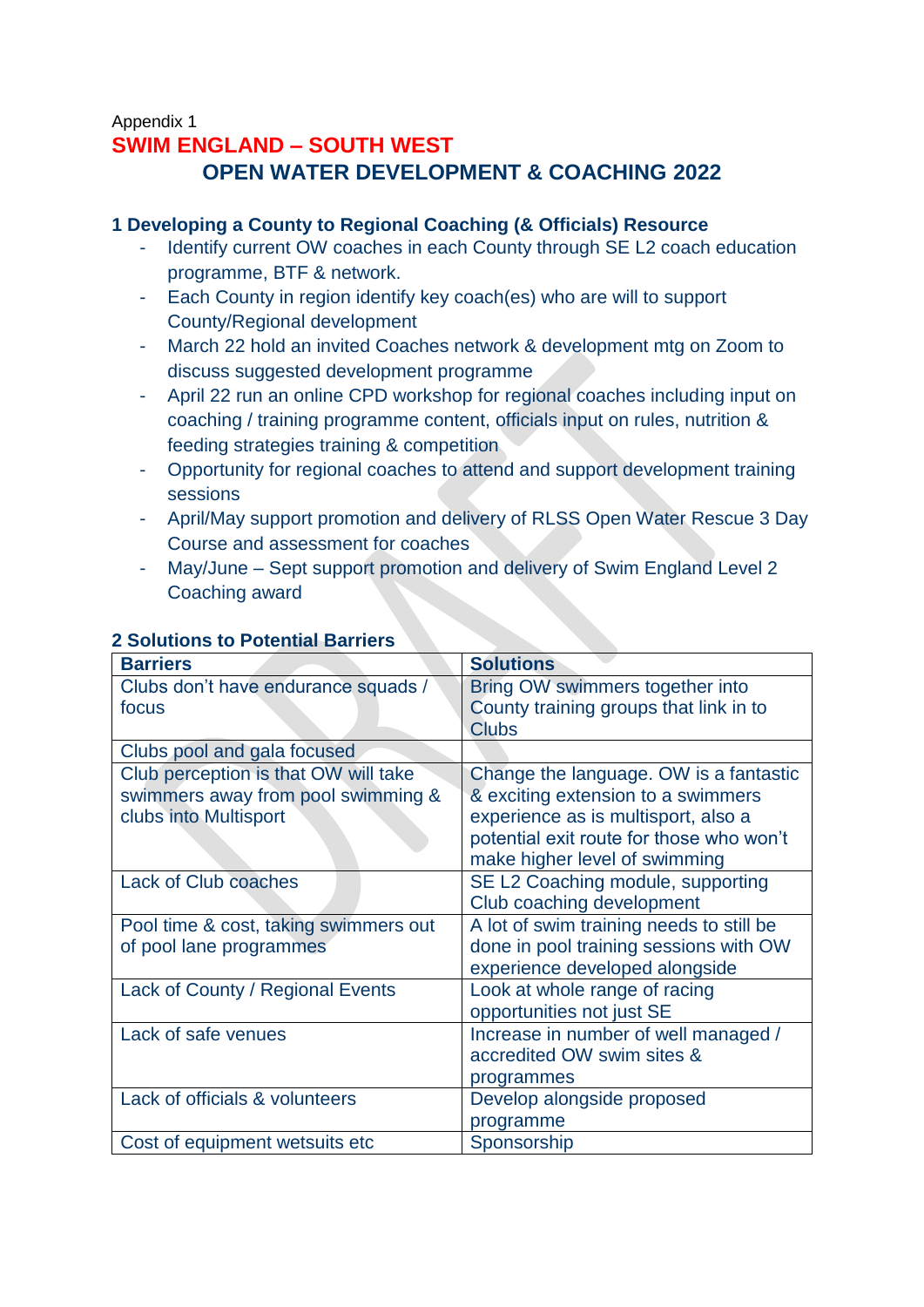## **3 Recruiting Open Water Swimmers & Providing a Development Pathway**

- May 2022 Pool 2 Open Water Regional Workshop
- June 2022 Regional Swimmer Development Day Vobster Quay: OW confidence & safety, equipment, technique adaptations, racing skills, starts, turns, sighting etc OW competition preparation, race rules, race strategy & tactics, course orientations/prep, swimming in different conditions, feeding

# **4 Creating Opportunities to Train & Race (County to Regional, Regional to National)**

- June/July/August local time trial events to build on Regional Champs
- Potential for invited athletes to attend an additional training event in prep for nationals

## **Programme including budget costings:**

# **Initial online Regional Coach Mtg – March 29th Zoom**

Initial online regional coaches meeting to discuss development programme, shared best practice and shape CPD meeting

# **Regional Coaching Online Mtg and CPD – April 19th Zoom**

Workshop content to be shaped by the initial online coaching meeting but to include Pool to OW training strategies, OW training next generation, fuelling & feeding Coach CPD Facilitation plus expert input £100:00-£150:00

# **RLSS Open Water Rescue 3 Day Course & Assessment – April 30th /May 1st & 14th Vobster Quay**

RLSS Open Water Rescue course for open water including assessment Participants cost £180:00 including resources and assessment

# **Regional Pool to Open Water Development Day – May 22nd Monkton Combe School**

Invited swimmers from across the region attend a full days coaching including a skills session, land conditioning, swimmer nutrition, training and race planning, & a conditioning swim session OW format

Regional coaches would be able to observe and support development day providing additional CPD opportunity

Monkton Combe School venue hire including pool hire: £250:00 Coaching & workshop input £300:00

# **Regional OW Development Day – June 5th 2022 Vobster Quay**

Invited swimmers from across the region attend a full days coaching and race simulation programme, supporting their preparation towards regional and national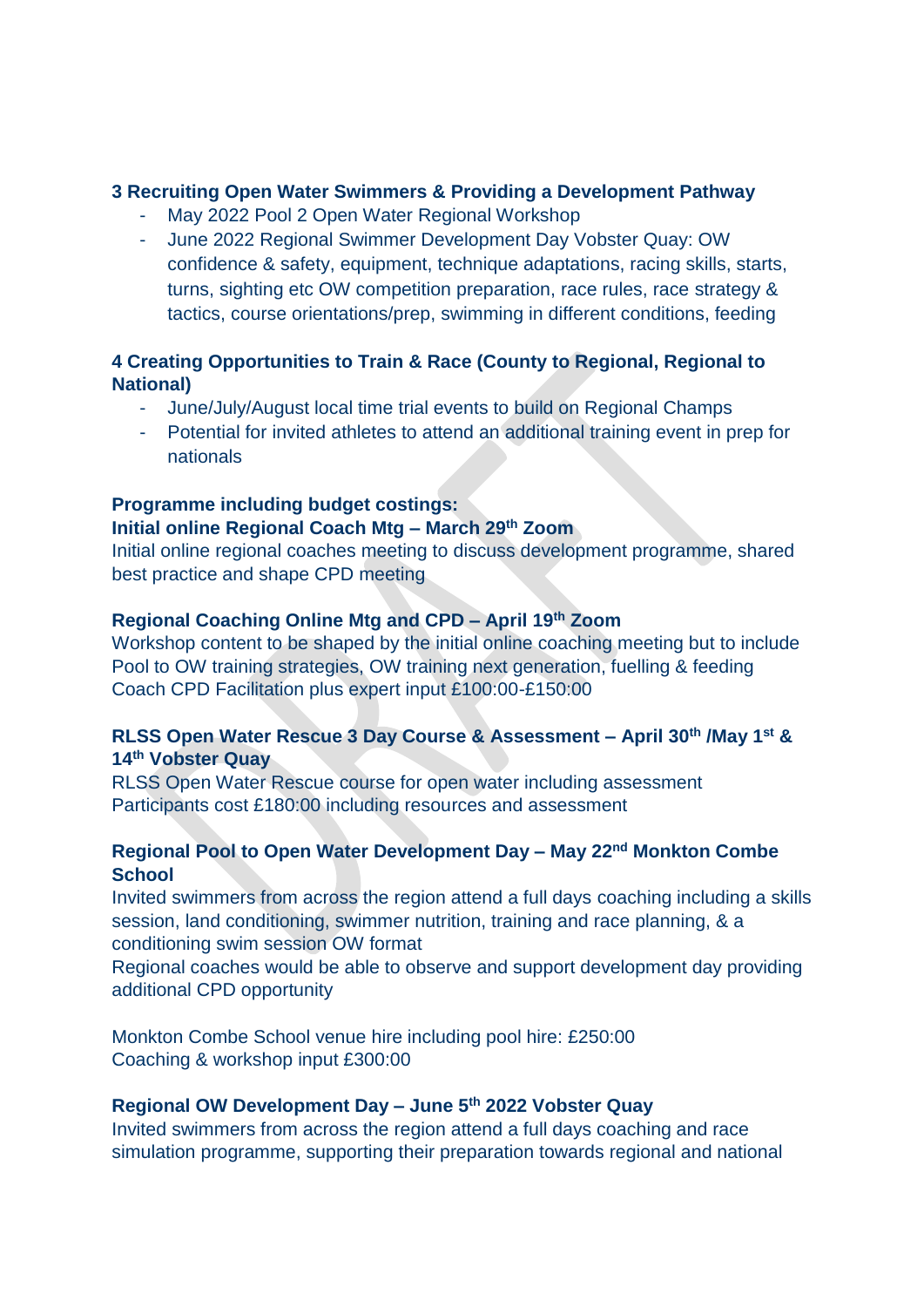OW race competition. A mixture of workshop sessions, land training and in water skills, plus race simulations.

Regional coaches would be able to observe and support development day providing additional CPD opportunity

Regional officials CPD and training opportunity run parallel with the coaching day with some input to swimmer programme

Vobster Quay venue hire: £250:00 inc. lifeguard Coaching: £300:00 Officials Development Facilitation: £?

# **Estimated total budget for full programme £1500:00**

Majority if not all of costs incurred should be covered by swimmer fees for attendance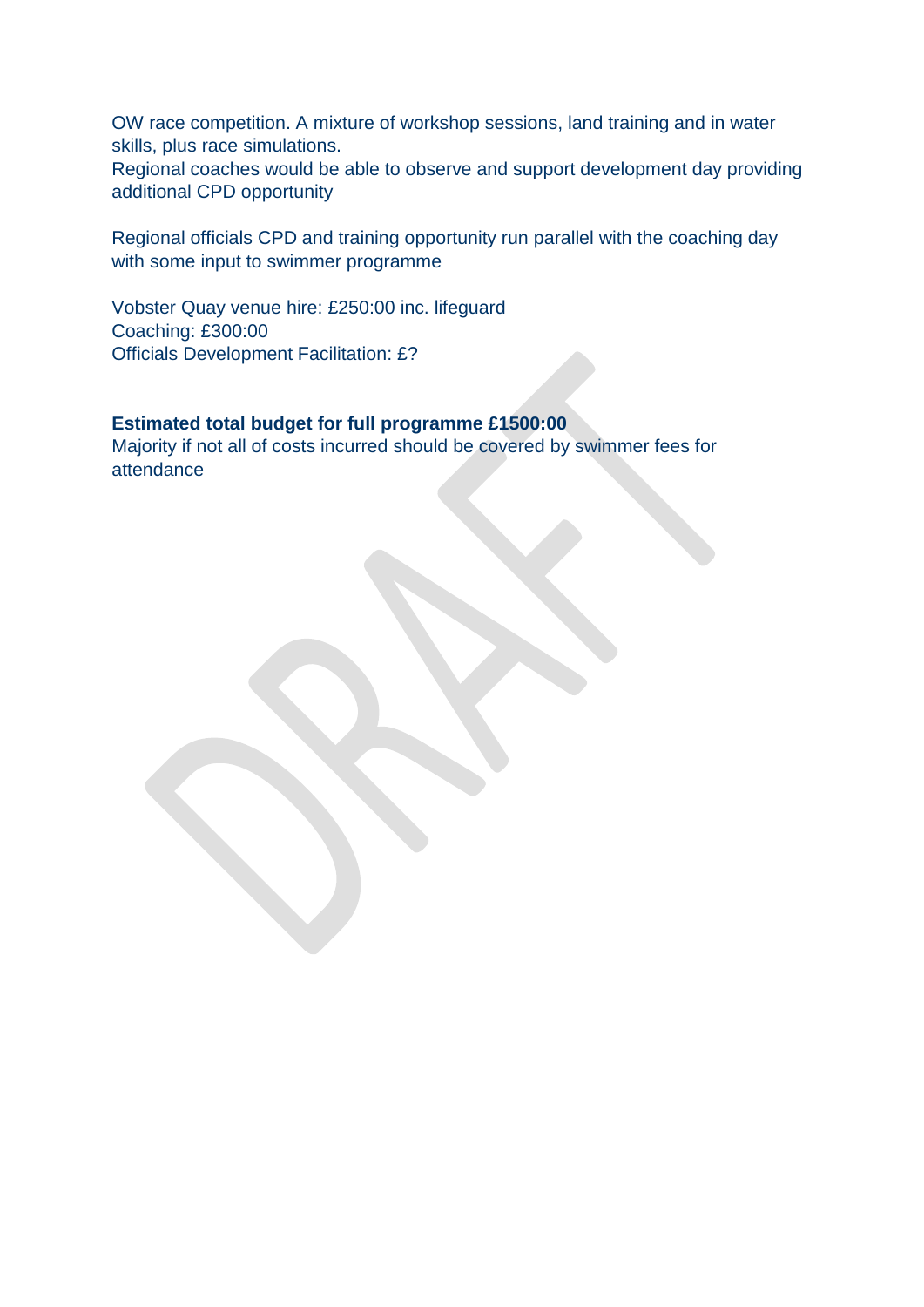# Appendix 2

# **SW Region OW – Concept for a virtual Intercounties trophy**

To add an extra dimension to the Regional event, and remind swimmers that they are also swimming for their County as well as their club and themselves, a "Virtual Intercounties" competition could be added without any additional costs.

The basis would be to use the times/places the swimmers achieve in their respective races and combine them into an overall competition. There could be several possible ways of accomplishing this

- Allocate points to each county swimmer either based on their finishing position
	- $\circ$  Either actual finishing number lowest total wins
	- $\circ$  Based on arbitrary value for 1<sup>st</sup> with lower value for subsequent positions highest total wins
- Use the combined race times lowest total wins

Issues surrounding the choices

- Some counties will only have 1 or 2 swimmers per race, providing a bias to the counties that have many swimmers thus do we need to include only the top couple of entrants per county?
- Do we use race positions or age group positions as some races contain more than one age group?
- Do we look at combining race times or just point based on placing?
- Do we have a separate ladies/men's competition or just an overall competition?
- Do we include Masters?

On reflection, using race times was overly complicated and diverged from other regional/national pool championships which use a points-based system.

To investigate the options, results from the 2018 and 2017 races have been evaluated using three different points-based scenarios and counting all swimmers in any given race, including Masters and temporary members. This could (should?) be adjusted to remove temp members.

- 1. Points awarded based on position  $-1$  for first place etc. down to whatever the entry numbers were. Three swimmers counted for each county. Lowest overall total wins.
	- a. If there were not three swimmers in an event for a county then points were awarded based on the final position +1 point; i.e. if there were 20 swimmers in a race and a county had only one representative then that county is given 21 and 22 points for their total. County therefore scores even if no swimmers to allow this model to work!
- 2. Points awarded based on position. Three swimmers count for each county. Highest overall total wins.
	- a. First place given a value based on the number of entrants, i.e. for a race with 20 swimmers, the winner achieves 20 points. This does, however, diminish the achievement of a race winner just because there are fewer swimmers in his race! Is this fair?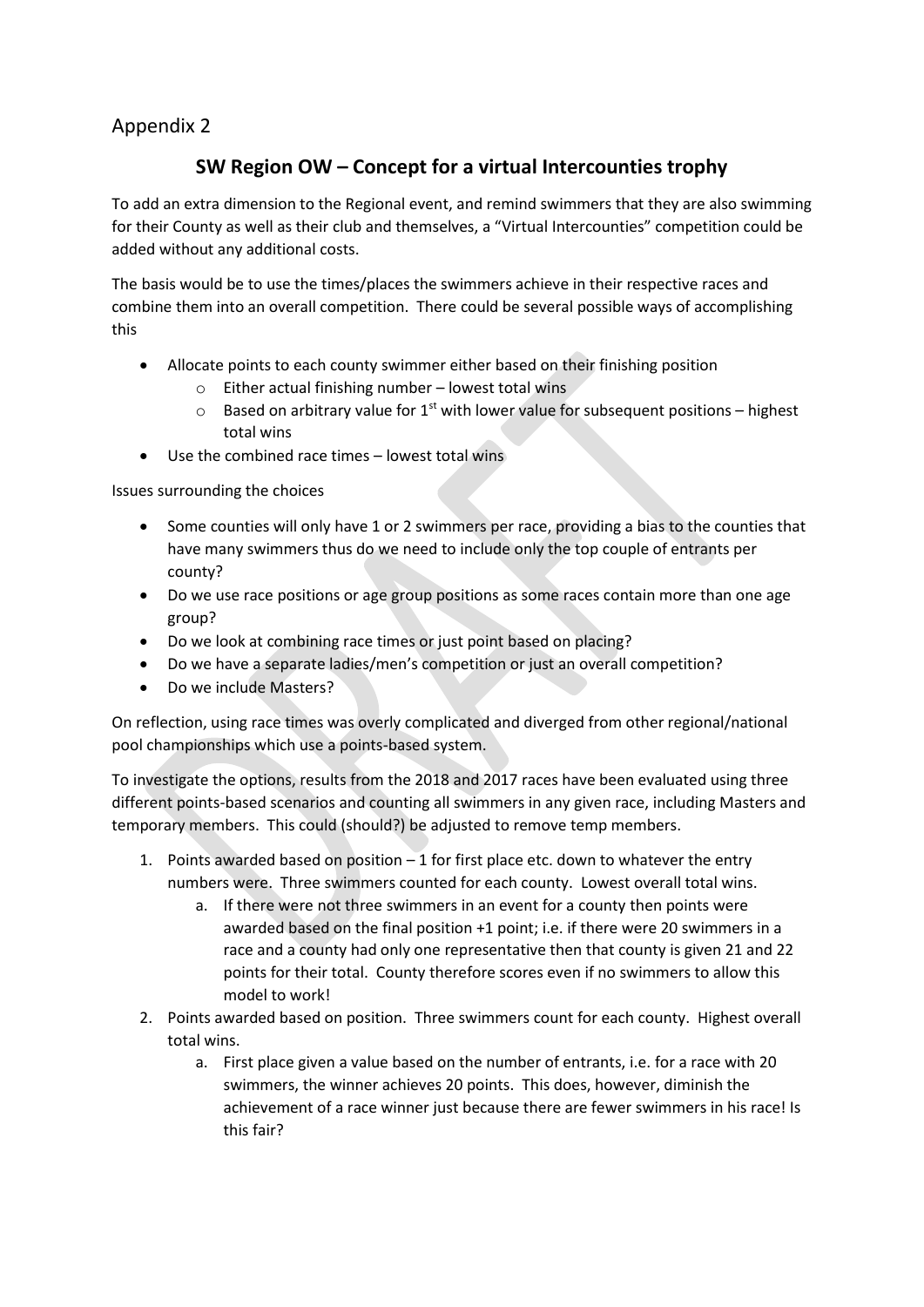b. First place given an arbitrary 60 points (if we have a race with more than 60 swimmers, then this number will need to be adjusted) with one less point for each lower placing.

# **Analysis**

# **2017 results**

| Position based points - Min total wins; DNC or DNF is number of race swimmers +1, +2, +3 |                         |              |                |                |                 |              |  |  |  |
|------------------------------------------------------------------------------------------|-------------------------|--------------|----------------|----------------|-----------------|--------------|--|--|--|
|                                                                                          | <b>Cornwall</b>         | Devon        | <b>Dorset</b>  | Glos           | <b>Somerset</b> | <b>Wilts</b> |  |  |  |
| 5k M                                                                                     | 43                      | 36           | 12             | 38             | 26              | 52           |  |  |  |
| 5kW                                                                                      | 48                      | 38           | 9              | 44             | 33              | 54           |  |  |  |
| 3k M                                                                                     | 27                      | 66           | 32             | 38             | 24              | 58           |  |  |  |
| 3kW                                                                                      | 15                      | 60           | 18             | 52             | 26              | 23           |  |  |  |
| 1.5k M                                                                                   | 89                      | 24           | 18             | 46             | 24              | 60           |  |  |  |
| 1.5kW                                                                                    | 53                      | 73           | 18             | 40             | 19              | 53           |  |  |  |
| <b>Totals</b>                                                                            | 275                     | 297          | 107            | 258            | 152             | 300          |  |  |  |
| <b>Overall Position</b>                                                                  | $\overline{\mathbf{r}}$ | 5            | $\mathbf{1}$   | 3              | 2               | 6            |  |  |  |
|                                                                                          |                         |              |                |                |                 |              |  |  |  |
| Points based; Max total wins - based on number of swimmers in race (20 in race - winner  |                         |              |                |                |                 |              |  |  |  |
| gets 20 pts)                                                                             | <b>Cornwall</b>         | <b>Devon</b> | <b>Dorset</b>  | <b>Glos</b>    | <b>Somerset</b> | <b>Wilts</b> |  |  |  |
|                                                                                          | 18                      |              | 48             |                | 34              | 9            |  |  |  |
| 5k M                                                                                     |                         | 24           |                | 22             |                 |              |  |  |  |
| 5kW                                                                                      | $\overline{4}$          | 13           | 42             | 8              | 18              | 0            |  |  |  |
| 3k M                                                                                     | 36                      | 0            | 31             | 3              | 39              | 6            |  |  |  |
| 3kW                                                                                      | 45                      | 1            | 42             | $\overline{7}$ | 34              | 37           |  |  |  |
| 1.5k M                                                                                   | 28                      | 93           | 111            | 71             | 93              | 57           |  |  |  |
| 1.5kW                                                                                    | 67                      | 47           | 98             | 80             | 101             | 67           |  |  |  |
| <b>Totals</b>                                                                            | 198                     | 178          | 372            | 191            | 319             | 176          |  |  |  |
| <b>Overall Position</b>                                                                  | $\overline{\mathbf{3}}$ | 5            | $\mathbf{1}$   | 4              | $\overline{2}$  | 6            |  |  |  |
|                                                                                          |                         |              |                |                |                 |              |  |  |  |
| Points based; Max total wins - based on 60pts for win; 59 for second etc                 |                         |              |                |                |                 |              |  |  |  |
|                                                                                          | <b>Cornwall</b>         | Devon        | <b>Dorset</b>  | Glos           | <b>Somerset</b> | <b>Wilts</b> |  |  |  |
| 5k M                                                                                     | 59                      | 106          | 171            | 104            | 157             | 50           |  |  |  |
| 5kW                                                                                      | 48                      | 101          | 59             | 52             | 106             | 0            |  |  |  |
| 3k M                                                                                     | 156                     | 0            | 151            | 43             | 159             | 46           |  |  |  |
| 3kW                                                                                      | 168                     | 42           | 165            | 48             | 157             | 160          |  |  |  |
| 1.5k M                                                                                   | 94                      | 159          | 177            | 137            | 159             | 123          |  |  |  |
| 1.5k W                                                                                   | 130                     | 110          | 161            | 143            | 164             | 130          |  |  |  |
| <b>Totals</b>                                                                            | 655                     | 518          | 884            | 527            | 902             | 509          |  |  |  |
| <b>Overall Position</b>                                                                  | 3                       | 5            | $\overline{2}$ | 4              | $\mathbf{1}$    | 6            |  |  |  |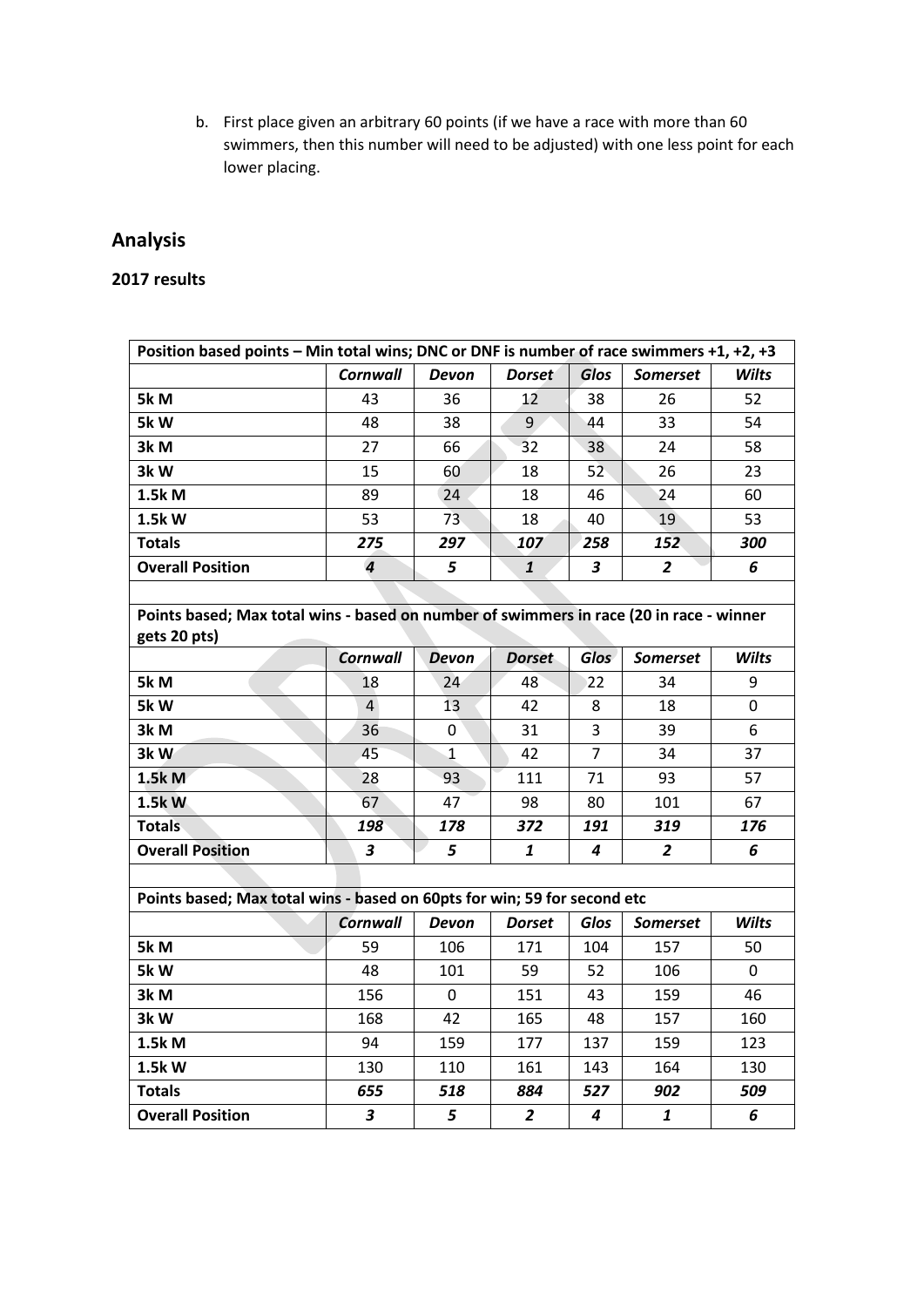Interestingly, this data set provides the only change in the winner over the two years that have been evaluated.

Wilts stay resolutely at the bottom and the methods show only single place variation for the other counties.

#### **2018 results**

| Position based points - Min total wins; DNC or DNF is number of race swimmers +1, +2, +3 |                         |                |               |                         |                 |              |  |
|------------------------------------------------------------------------------------------|-------------------------|----------------|---------------|-------------------------|-----------------|--------------|--|
|                                                                                          | <b>Cornwall</b>         | Devon          | <b>Dorset</b> | <b>Glos</b>             | Somerset        | <b>Wilts</b> |  |
| 5k M                                                                                     | 30                      | 48             | 28            | 74                      | 12              | 60           |  |
| 5kW                                                                                      | 34                      | 45             | 8             | 33                      | 38              | 87           |  |
| 3k M                                                                                     | 51                      | 27             | 11            | 39                      | 47              | 15           |  |
| 3kW                                                                                      | 63                      | 45             | 13            | 36                      | 17              | 37           |  |
| 2k M                                                                                     | 30                      | 58             | 12            | 69                      | 13              | 62           |  |
| 2kW                                                                                      | 31                      | 49             | 23            | 38                      | 12              | 71           |  |
| <b>Totals</b>                                                                            | 239                     | 272            | 95            | 289                     | 139             | 332          |  |
| <b>Overall Position</b>                                                                  | 3                       | $\overline{4}$ | $\mathbf{1}$  | $\overline{5}$          | $\overline{2}$  | 6            |  |
|                                                                                          |                         |                |               |                         |                 |              |  |
| Points based; Max total wins - based on number of swimmers in race (20 in race - winner  |                         |                |               |                         |                 |              |  |
| gets 20 pts)                                                                             | <b>Cornwall</b>         | <b>Devon</b>   | <b>Dorset</b> | <b>Glos</b>             | <b>Somerset</b> | <b>Wilts</b> |  |
|                                                                                          | 27                      | 9              |               |                         | 45              | $\mathbf 0$  |  |
| 5k M                                                                                     |                         |                | 29            | 22                      |                 |              |  |
| 5kW                                                                                      | 31                      | 21             | 58            | $3\overline{3}$         | 28              | 26           |  |
| 3k M                                                                                     | 4                       | 27             | 43            | 15                      | $\overline{7}$  | 39           |  |
| 3kW                                                                                      | 10                      | 27             | 59            | 36                      | 55              | 35           |  |
| 2k <sub>M</sub>                                                                          | 60                      | 32             | 78            | 21                      | 77              | 28           |  |
| 2k W                                                                                     | 68                      | 50             | 76            | 61                      | 87              | 28           |  |
| <b>Totals</b>                                                                            | 200                     | 166            | 343           | 188                     | 299             | 156          |  |
| <b>Overall Position</b>                                                                  | $\overline{\mathbf{3}}$ | 5              | $\mathbf{1}$  | 4                       | $\overline{2}$  | 6            |  |
|                                                                                          |                         |                |               |                         |                 |              |  |
| Points based; Max wins - based on 60pts for win; 59 for second etc                       |                         |                |               |                         |                 |              |  |
|                                                                                          | <b>Cornwall</b>         | <b>Devon</b>   | <b>Dorset</b> | Glos                    | <b>Somerset</b> | <b>Wilts</b> |  |
| 5k M                                                                                     | 153                     | 93             | 113           | 148                     | 171             | 0            |  |
| 5kW                                                                                      | 148                     | 99             | 175           | 111                     | 145             | 143          |  |
| 3k M                                                                                     | 47                      | 106            | 172           | 144                     | 93              | 168          |  |
| 3kW                                                                                      | 47                      | 97             | 170           | 110                     | 113             | 146          |  |
| 2k M                                                                                     | 153                     | 94             | 171           | 83                      | 170             | 121          |  |
| 2kW                                                                                      | 152                     | 134            | 160           | 145                     | 171             | 112          |  |
| <b>Totals</b>                                                                            | 700                     | 623            | 961           | 741                     | 863             | 690          |  |
| <b>Overall Position</b>                                                                  | $\boldsymbol{4}$        | 6              | $\mathbf{1}$  | $\overline{\mathbf{3}}$ | $\overline{2}$  | 5            |  |